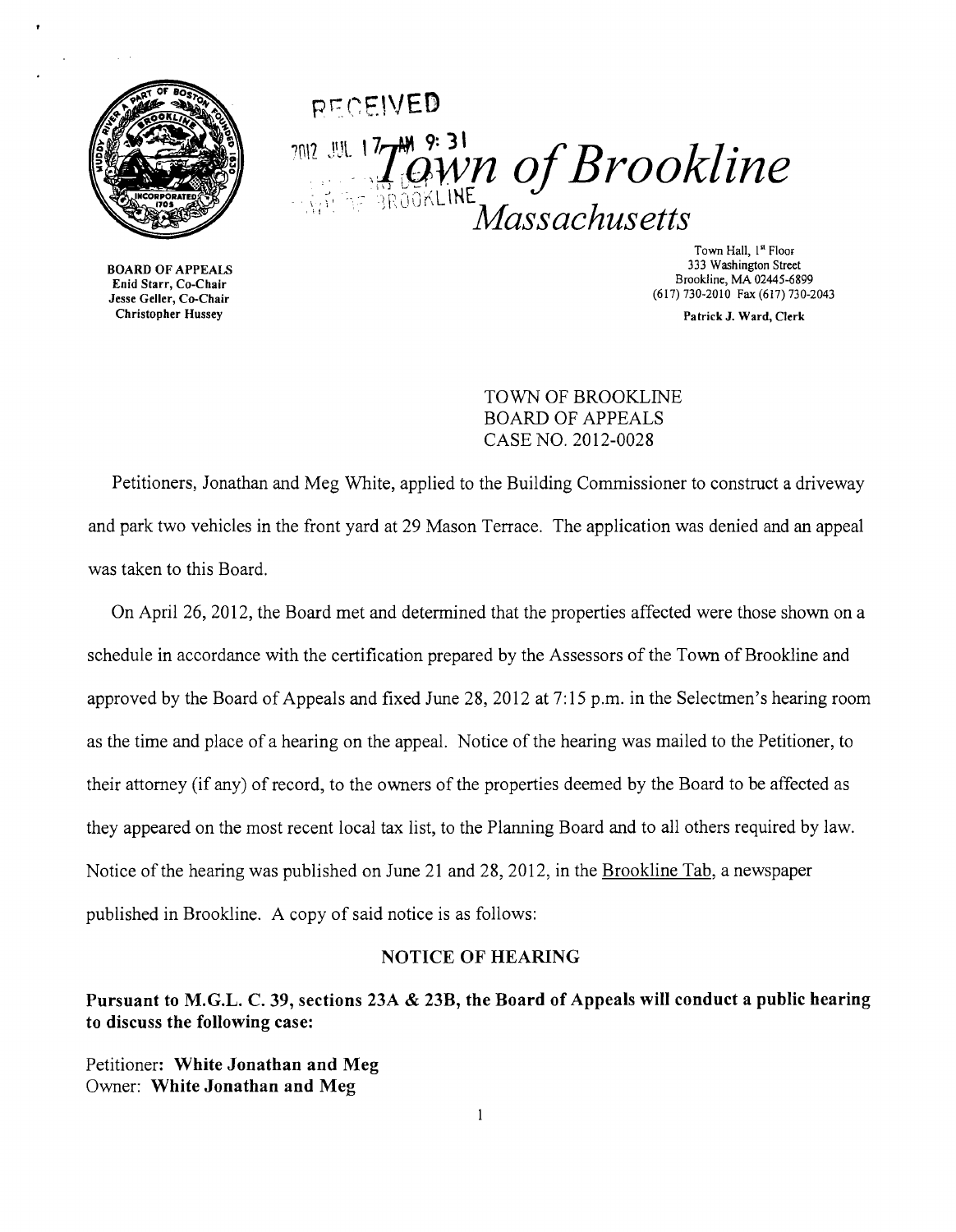Location of Premises: 29 MASON TER Date of Hearing: June 28, 2012 Time of Hearing: 7: 15PM Place of Hearing: Selectmen's Hearing Room, 6<sup>th</sup> floor

A public hearing will be held for a variance and/or special permit from:

5.43; Exceptions to Yard and Setback Regulations, special permit required. 6.04.5.c.1; Design of All Off-Street Parking Facilities, variance required. 6.04.12; Design of All Off-Street Parking Facilities, special permit required. 8.02.2; Alteration or Extension, special permit required.

of the Zoning By-Law to construct a driveway and park two vehicles in the front yard of your property

#### at 29 MASON TER

Said premise located in an SC-7 (single-family and converted two-family) residence. district.

*Hearings, once opened, may be continued by the Chair to a date and time certain. No further notice will be mailed to abutters or advertised in the TAB. Questions regarding whether a hearing has been continued, or the date and time ofany hearing may be directed to the Zoning Administrator at 617-734 2134 or check meeting calendar at:http://calendars. town. brookline. ma. uslMasterTownCalandarl?FormID= 158.* 

The Town of Brookline does not discriminate on the basis of disability in admission to, access to, or *operations ofits programs, services or activities. Individuals who need auxiliary aidsfor effective communication in programs and services ofthe Town ofBrookline are invited to make their needs known to the ADA Coordinator, Stephen Bressler, Town ofBrookline,* 11 *Pierce Street, Brookline, MA 02445. Telephone:* (617) *730-2330; TDD* (617) *730-2327.* 

## Enid Starr Jesse Geller Christopher Hussey

At the time and place specified in the notice, this Board held a public hearing. Present at the hearing were Chairman Jesse Geller and Board Members, Mark Zuroff and Lisa Serafin. The case was presented by the Petitioner Jonathan White. Mr. White waived reading of the notice.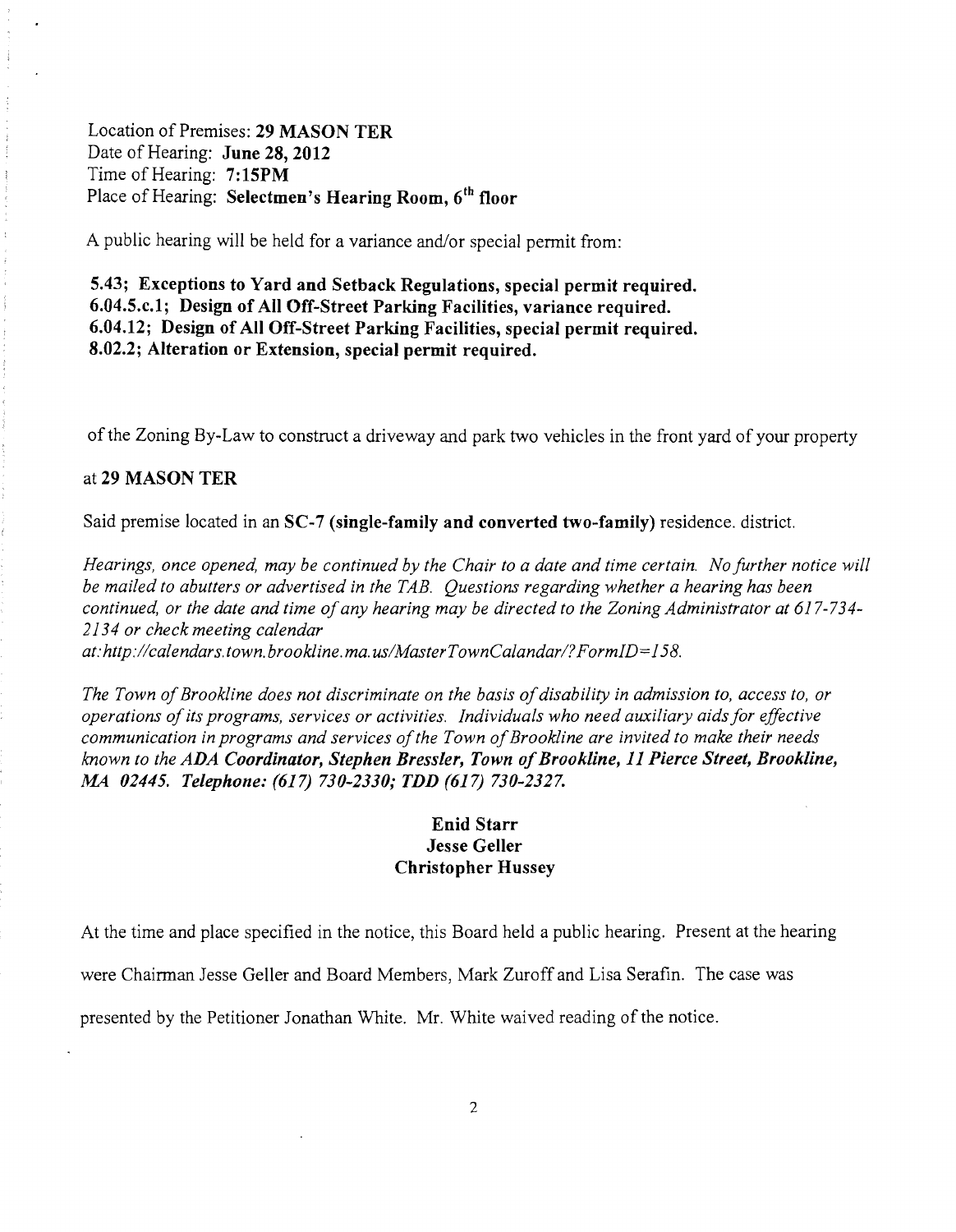Mr. White described the property as is an early auto garage with chauffer's quarters above that was constructed c. 1905. The garage is believed to have originally served the residence at 25 Mason Terrace, and was eventually subdivided and converted to a single family residence. Prior to the 2011 renovation, the majority of the first floor of the home was dedicated to a two-bay garage and the entire front yard in front of the home was paved and previously used for four rental parking spaces. The garage was converted to living area by the applicant, but the paved area in front of the house has remained and been used by the applicant for parking during construction.

Mr. White said he purchased the property in July 2011 and hired Lockwood Construction to gut-rehab the dwelling. Upon completion of the project in January, the dwelling was inspected and passed all inspections. Mr. White said that it was not until then that the parking issue was raised with him and that he was asked about his intention to to remove the non-conforming parking in the front yard setback and provide compliant parking per the Zoning Board of Appeals decision. Mr. White said it had always been his intent to construct a driveway and re-Iandscape the property. However, due to the cost ofthe completed renovations and his desire to construct the driveway using better materials, the new driveway had not been constructed. Rather than attempt to legalize his front yard parking as had been suggested by his lawyer, Mr. White decided to seek a grace period of one or two years to remove the existing parking in the front yard and construct the new driveway. This, he said, would give him more financial flexibility and allow him to construct the driveway properly in an as of right location.

Chairman Geller asked the Board if there were any questions. Board Member Zuroff asked the petitioner if he had a preliminary plan for the proposed new driveway. Mr. White said a preliminary plan was submitted to the Planning Board. However, he said he, would propose changes including shortening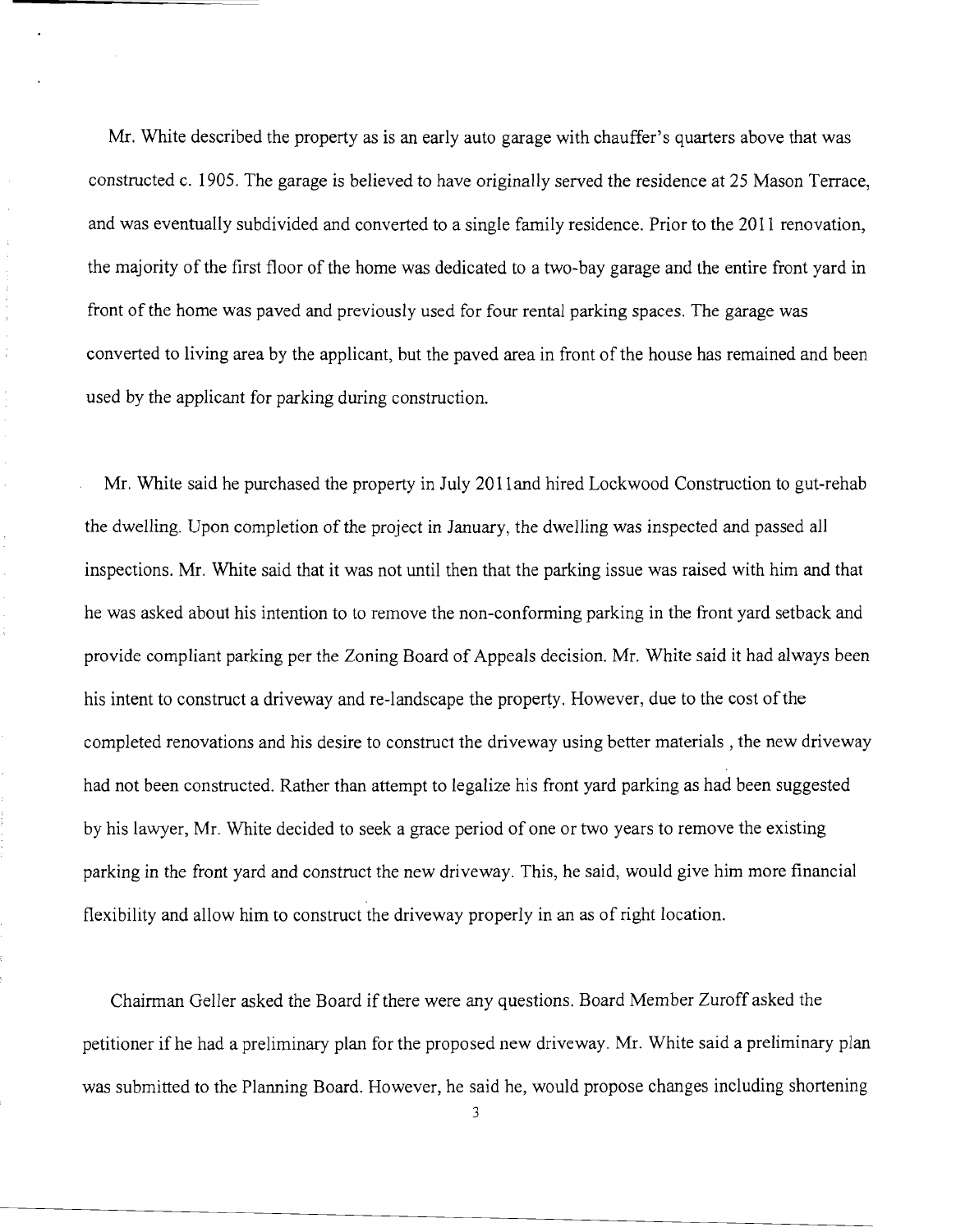the driveway to make room for a future garage. Mr. White said the existing curb cut would be closed and the non compliant front yard parking area would be landscaped at that time. Chairman Geller asked if the existing garage area was converted to living area. The petitioner stated that, yes, it has been converted.

Chairman Geller asked whether anyone in attendance wanted to speak in favor of the proposed relief. Kenneth Wile of 25 Mason Terrace rose to speak. Mr. Wile said he has no issue with the request provided the petitioner complies with the required setback and buffering. Mr. Wile gave a brief history of the neighborhood and the subject property.

Chairman Geller asked if anyone wanted to speak in opposition to the proposed relief. No one rose to speak.

Chairman Geller called on Courtney Synowiec, Planner to present the Planning Board's

Recommendations.

## Section 6.04.5.c.1 – Design of Off-Street Parking Facilities

| Dimensional Requirements Required   Existing   Proposed |    |     | Relief         |
|---------------------------------------------------------|----|-----|----------------|
| Front Yard Setback                                      | 20 | n/c | Special Permit |

\* Under Section 5.43, the Board of Appeals may waive yard and setback requirements if a counterbalancing amenity is provided.

\* Under Section 6.04.12, the Board of Appeals may waive dimensional requirements for parking to serve existing structures.

## Section 8.02.2 – Alteration or Extension

A special permit is required to alter a pre-existing non-conforming structure or use.

Ms. Synowiec said the Planning Board is not supportive of this proposal. When the applicant applied for |

building permits predicated on the removal of the existing driveway and the construction of a new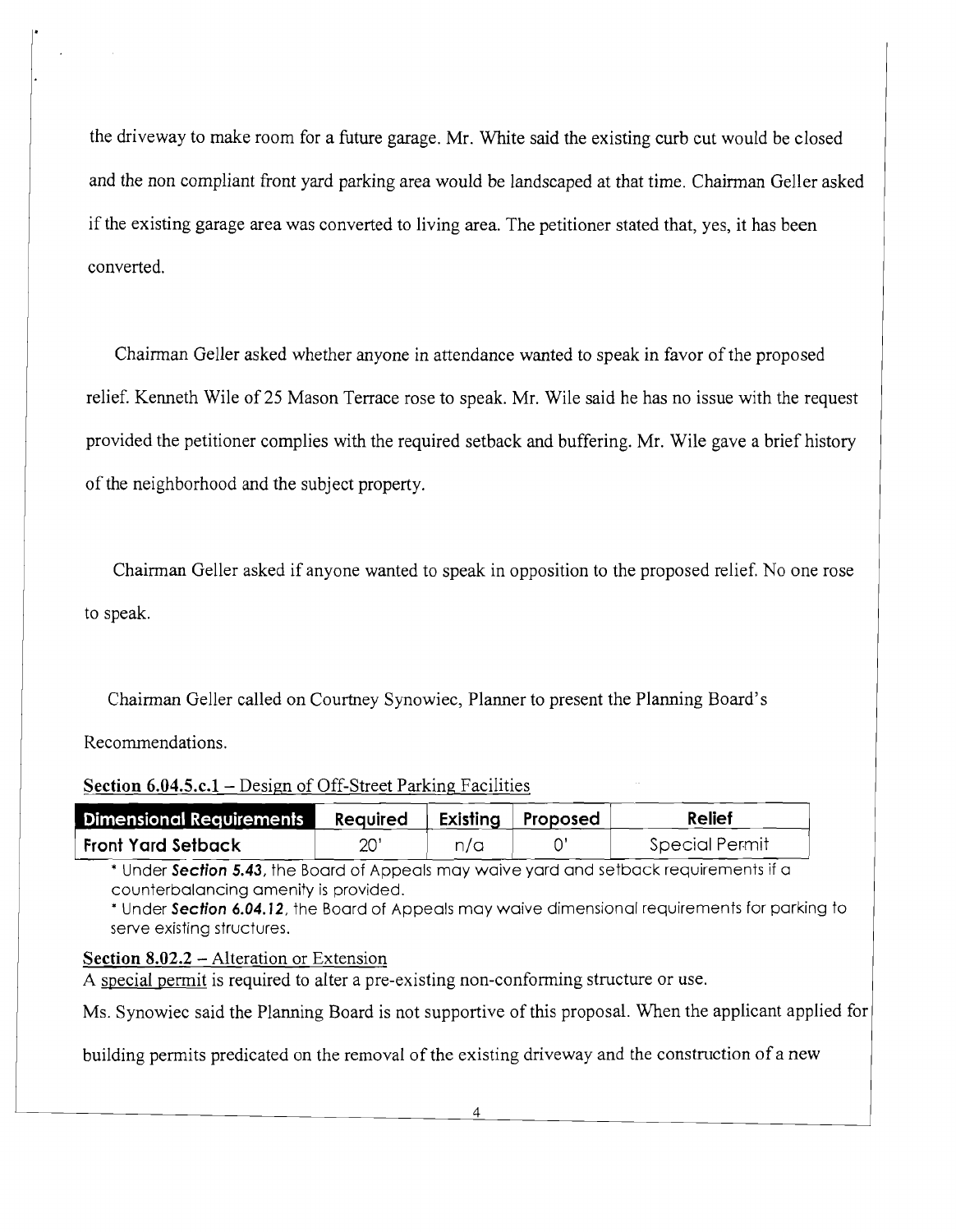driveway, those permits were granted with the understanding that the nonconforming front yard parking [and conforming garage parking] would be removed and new conforming parking would be built. Although the Planning Board appreciates the applicant's desire not to use the side yard of their lot for parking, the Planning Board believes the applicant created their own hardship, and the proposal does not warrant zoning relief. The existing parking is not particularly attractive and is insufficient in length, thereby allowing for the potential for vehicles to overhang the sidewalk. Its retention would not be of any benefit to the streetscape or the neighborhood. While adding plantings, narrowing the driveway to 20', and replacing the asphalt pavement with cobblestones will improve the appearance ofthe front yard parking, there are a number of alternatives to front yard parking on this site, several of which would be minimally invasive to the side yard, and none of which would require zoning relief. Therefore, the Planning Board does not support this proposal.

### **Therefore, the Planning Board (1-4) denies the plans by gunn landscapes, dated** 3/7/12.

The Chairman then called upon Michael Yanovitch, Chief Building Inspector, for the report from the Building Department. Mr. Yanovitch stated that the Building Department is not opposed to the request for relief, and noted the renovations undertaken were tastefully done and greatly enhanced the aesthetics of the property. Mr Yanovitch said that should the Zoning Board of Appeals grant the requested grace period, he requests direction from the Board on how to enforce the decision given that a pennanent Certificate of Use and Occupancy will issue. He said in a recent similar case before the Board, the purchaser of a particular property was left to seek relief for a decision that expired and the expiration was never enforced. Mr. Yanovitch asked what conditions could be provided to ensure compliance with the decision if a grace period or extension is granted.

Chairman Geller inquired what motivated the petitioner to return to the Zoning Board of Appeals and Board Member Zuroff asked what the current status of the project is. Mr. Yanovitch said that the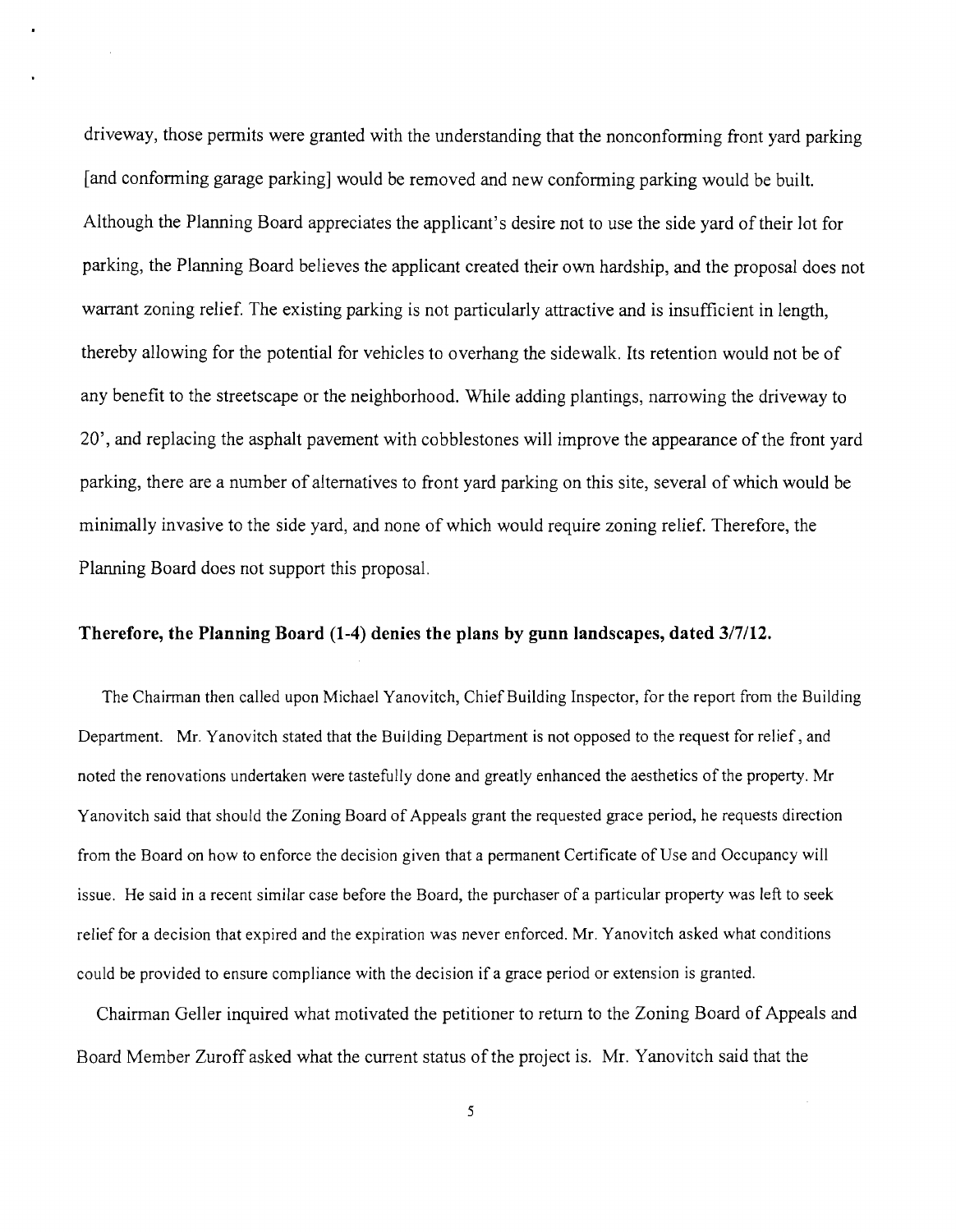temporary Certificate of Use and Occupancy is expiring. Mr. Yanovitch stated that the property currently has a temporary Certificate of Use and Occupancy pending the construction oftwo conforming parking spots. Board Member Zuroff asked whether if relief were to be granted the petitioner would receive another temporary Certificate of Use and Occupancy. Mr. Yanovitch stated that the petitioner would receive a permanent Certificate of Use and Occupancy, which is the reason for his inquiry about enforcement. Chairman Geller said he appreciates the fact that the petitioner wants to take his time, garner his financial assets and do a good job, however, the Zoning Board of Appeals granted the relief previously requested-that allowed the petitioner to gain the benefit of constructing improvements to the ground floor subject to removal of the parking in the front yard and construction of the driveway and new parking area in compliance with the Zoning By-Law. Chairman Geller said he understands the Planning Board's hesitation and he shares the same hesitation.

Mr. White said it is not in his best interest to keep the parking in the front yard. He said the property is more valuable without the parking in the front yard so it is financially practical for him to remove the parking from the front yard. Board Member Serafin asked how long temporary Certificates of Use and Occupancy remain in effect. Mr. Yanovitch said they can be issued for terms of 3 or 6 months and may be extended for up to a year. Board Member Zuroffasked whether construction of the driveway would require issuance of a building permit. Mr. Yanovitch said yes. Board Member Zuroff asked if the petitioner would also have to obtain approval from public works to cut the curb. Mr. Yanovitch said yes. Mr. Zuroff then asked how long the permit process for the driveway would take and how long it would be before the permit expired. Mr. Yanovitch said the permit process would take a couple of weeks at most and the permit once issued is valid for six months if no work is conducted. However, if work commenced, and a good faith effort was made towards completion, the permit would not expire at all.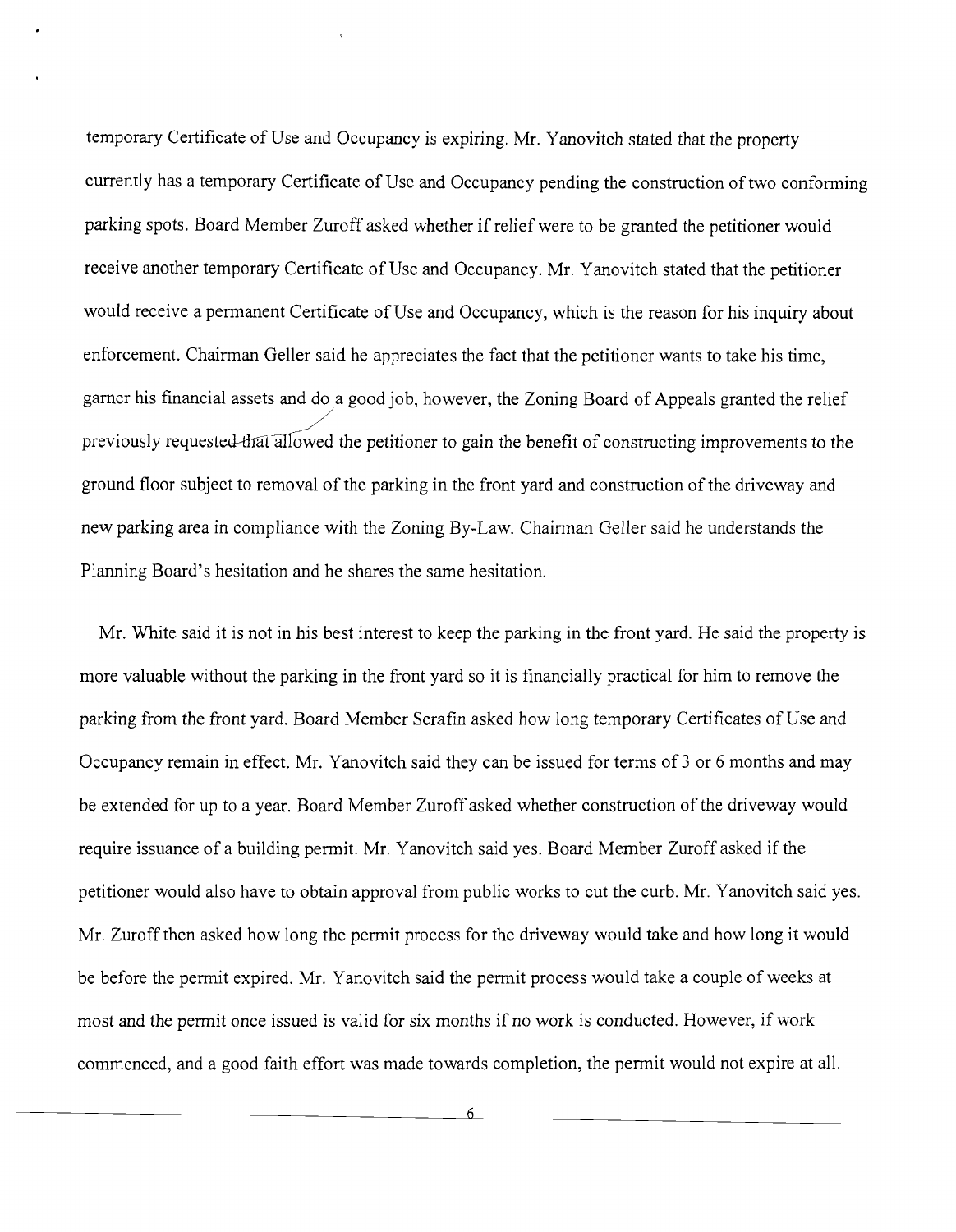Board Member Zuroff asked the petitioner if he had explored doing temporary driveway work. Mr. White said he has not because of the cost and the logistics of hiring a contractor that is bonded to make a curb cut in the Town. Mr. White said the pool of contractors that handle that type of work is much smaller than the pool of contractors that do remodeling. Mr. Zuroff asked if the petitioner had an estimate for the cost of the work. Mr. White said he had just put it out to bid and had one estimate of \$20,000.00 from the contractor who renovated the house. Board Member Zuroff asked if that was for a complete driveway. Mr. White said it was for a complete asphalt driveway and curb cut.

Board Member Zuroff said the Board has a choice either to amend the relief previously granted by extending the time to comply with the condition requiring removal of the parking in the front yard and construction of the new driveway and parking for a short period or mandate that the applicant comply with the decision now. Board Member Serafin said she thinks the applicant was before the Board prematurely. She said he should probably take more time to explore his options and return to the Board prior to his temporary Certificate of Use and Occupancy expiring. Board Member Zuroff asked if relief is not granted what enforcement action would be taken. Mr. Yanovitch said it raises an interesting question because the vehicles in the front yard are technically in violation ofthe prior decision. Chairman Geller said that since the petitioner has already received the benefit he sought from the prior requested relief, the petitioner should comply with the conditions of the decision, namely, remove the front yard parking and build the driveway and parking as required. Chairman Geller said in his opinion the appropriate steps would be for the three month temporary Certificate of Use and Occupancy to be extended by Mr. Yanovitch for a period of three additional months, during which time, the petitioner should apply for the required permits and start and complete the work. If more time is needed, the petitioner can make application with the Building Department for further extensions of his temporary